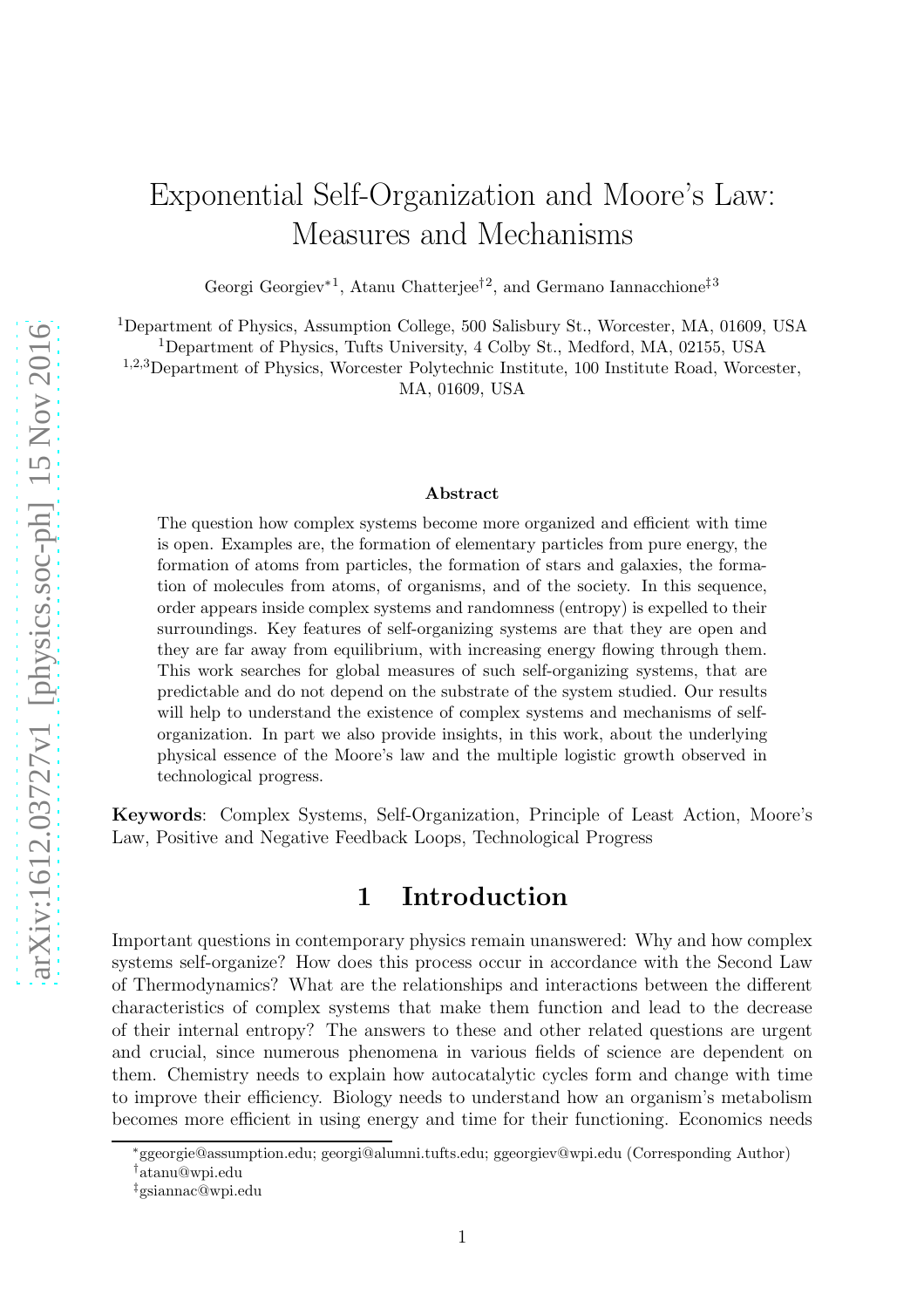to explain the increase of efficiency of different technologies and networks in society. The complexification of systems over time has been a subject of considerable scientific interest for years. It has been noted that as systems grow they become more intricate and complex as can be seen in everything around us, from stars and galaxies to forests and cities [\[1,](#page-12-0) [2,](#page-12-1) [3,](#page-12-2) [4,](#page-12-3) [5\]](#page-12-4).

Why do we need to know the mechanism of self-organization? How will this help us? First of all, science has always been driven by the quest to understand unexplained phenomena. As soon as we understand them, we can use them for our benefit. We live in one such self-organizing system, our society, and we ourselves, as biological organisms are self-organized entities as well. Therefore to explain how complex systems function and self-organize further, is of utmost importance. Without explanatory power, we do not have the ability to understand and improve the systems that we live in. In the field of complex systems the process of progressive development is understood as a continuous improvement through self-organization. New structures, rules and laws in systems emerge at the new levels of organization. But, how is organization defined, and how it and the rate of self-organization are to be measured and quantified? What quantitative measures can be used to describe them? What are the mechanisms, the potential for further selfimprovement in complex systems and their limits? The answers to those questions are vital and will help us understand more deeply physical, chemical, biological and economic complex systems.

To answer the above questions, we apply a new measure to quantify organization complexity and the rate of self-organization based on the Principle of Least Action [\[6](#page-12-5), [7](#page-12-6), [8](#page-12-7), [9\]](#page-12-8). The fundamental nature of this principle allows all the conservation laws and equations of motion, in all branches of physics, from Classical Physics to General Relativity and Quantum Mechanics, to be derived from it.

The quantity action  $(A)$ , is given as the integral of a system's Lagrangian over time where the Lagrangian is the difference between the kinetic and potential energies at each instant along a path or a trajectory, written as:

$$
A = \int_{t_1}^{t_2} (T - V) dt = \int_{t_1}^{t_2} \mathcal{L}(p_i, q_i) dt \tag{1}
$$

Here T denotes the Kinetic Energy, V the potential energy, the pair  $(q_i, p_i)$  is the position and momentum vector in the generalized coordinates, and  $\mathcal{L}(\cdot)$  the Lagrangian functional. The Hamiltonian formalism of the Action Principle imposes constraints on the end-points (say, A and B) of the trajectory, such that both end-points and end-times,  $(A, t_A)$  and  $(B, t_B)$  are known, and  $A(t_A, A) = A(t_B, B) = 0$ . This makes the problem completely deterministic, whereas in nature most often, the fate of a particle (or a system of particles) is completely unknown. Although, Maupertuis' formulation of the Action Principle removes the time constraints, yet it still requires the end-points of a path to be defined. According to Maupertuis' formulation, the action can be given by:

$$
A = \int_{q_1}^{q_2} p_i dq_i = \int_{q_1}^{q_2} 2\sqrt{T_i} dq_i = \int_{t_1}^{t_2} 2T_i dt
$$
 (2)

where,  $p_i = \frac{\partial \mathcal{L}}{\partial \dot{a}_i}$  $\frac{\partial \mathcal{L}}{\partial \dot{q}_i}$ . Processes in nature occur only when the action is minimized (Hamilton's formulation) or along those trajectories that minimize action (Maupertuis' formulation), i.e.,  $\delta A = 0$ . It is important to understand that the minimization of action, the product of energy and time or position and momentum, is central and not the minimization of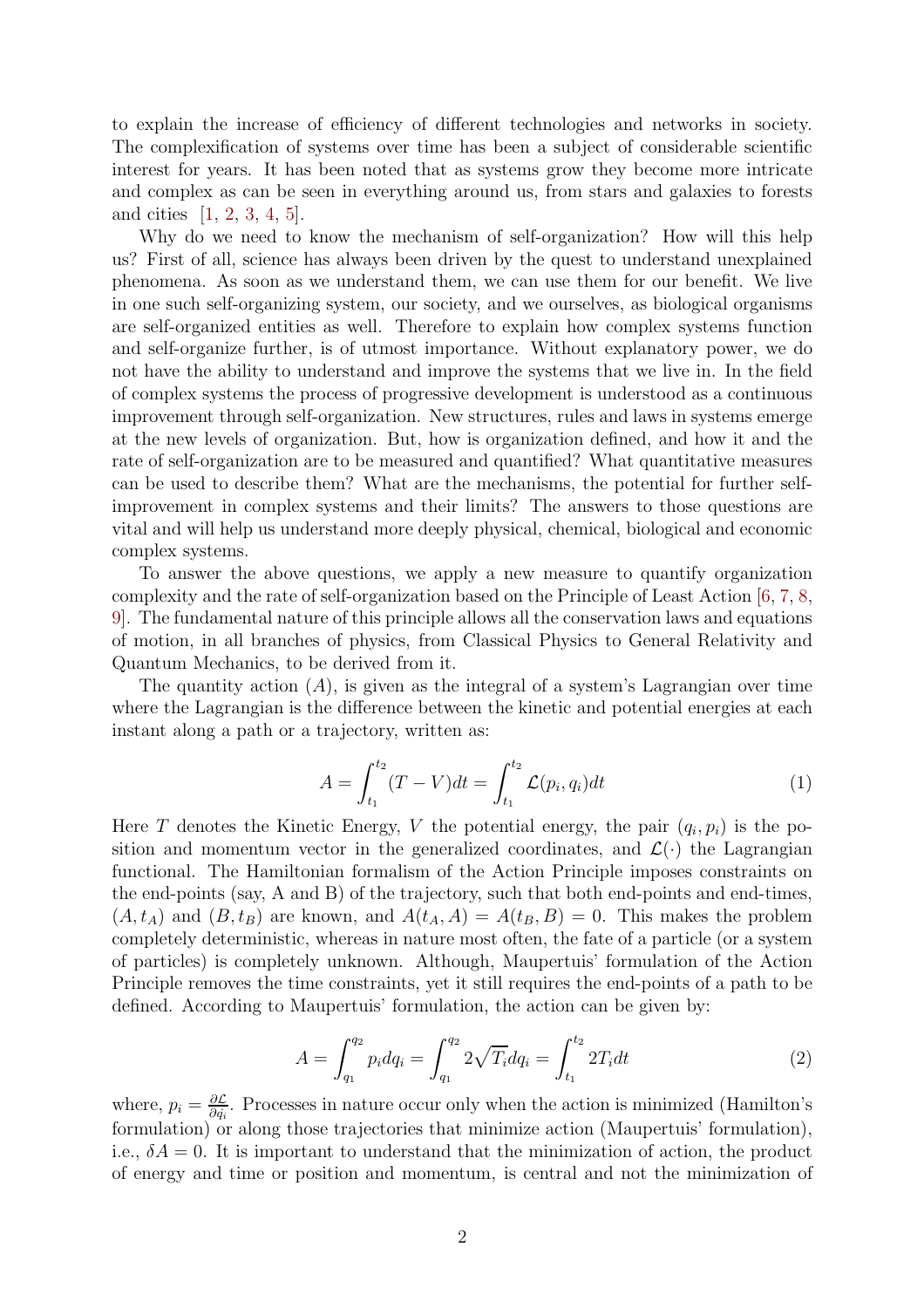energy and time separately. A simple thought experiment (*gedankenexperiment*) will reveal that minimization of energy and time separately either do not yield any selforganization or they are forbidden by the existing laws of physics. Minimizing energy  $(\delta E \sim 0)$  yields an equilibrium state for a system, such as a crystal without any flows of energy or changes in entropy and consequently no change in the current state of the selforganization. Similarly, minimizing time  $(\delta t \sim 0)$ , results in violating the relativistic limit of the speed of light. Even if we imposed such a limit, the amount of energy necessary for the motion increases to infinity, therefore maximizing the action. Therefore, a balance must exist between energy and time for natural processes and the minimization is not of the two individual entities separately, but of their product, the action.

Since, complex systems undergoing self-organization are open systems, far away from equilibrium, energy and matter pass through them along the paths of least obstructive constraint, they can be represented as flow networks formed by those paths. The nodes in these systems act as sources and sinks, and edges as trajectories, along which the system elements flow. These elements are prevented from moving along their least action paths by the presence of obstructive constraints within the system. The total action of the system is the sum of all individual actions for all agents and all edge crossings per unit time,  $\Sigma_{i,j} A_{ij}$ , where the indices 'i' and 'j' represent the i<sup>th</sup> agent's j<sup>th</sup> edge crossing. The smallest unit of action is one quantum of action, which is an universal constant denoted by  $h'$  (the Planck's constant) where *n* is an integer:

$$
A = \int_{t_1}^{t_2} E_i dt = \int_{q_1}^{q_2} p_i dq_i = nh
$$
 (3)

The sequential motion of elements in a complex system from a source to a sink is one edge-crossing. We define this as an event in space-time. Therefore, organization  $\alpha$ , as the action efficiency, is the ratio of the number of events occurring in a system to the total amount of action in a given interval of time. Multiplication by the Planck's constant makes the measure dimensionless and defines it as reciprocal to the total number of quanta of action per event. The less the average action per event, the closer the system is to the attractor state *i.e.*, the least action state. Action efficiency as a measure for the amount of organization in a system, is inversely proportional to the average action per event. It is time dependent as it changes in self-organization and evolutionary processes:

$$
\alpha = \frac{nmh}{\sum_{i,j} A_{i,j}}\tag{4}
$$

where the indices, 'i' and 'j' sum upto the integers 'n' and 'm' respectively, where n is the number of elements, and  $m$  is the number of edge crossings per element per unit time. Just as water is diverted by rocks as it flows down the stream, the system's elements are sometimes blocked from traversing along the path of least time and energy by the presence of obstacles. With self-organization, the system elements perform work on the obstructive constraints and minimize them. We model the time dependence of organization in these systems as increase in efficiency of physical action, where the action efficiency is defined as the decrease of action for an element of a system to traverse a pair of nodes along its flow networks. Therefore, the state of organization of a system can simply be described by the position of the constraints, and the minimization of the constraints in respect to the flows leads to an increased action efficiency per unit motion. This is analogous to the stream of water doing work on the rocks that block its most efficient path until the rocks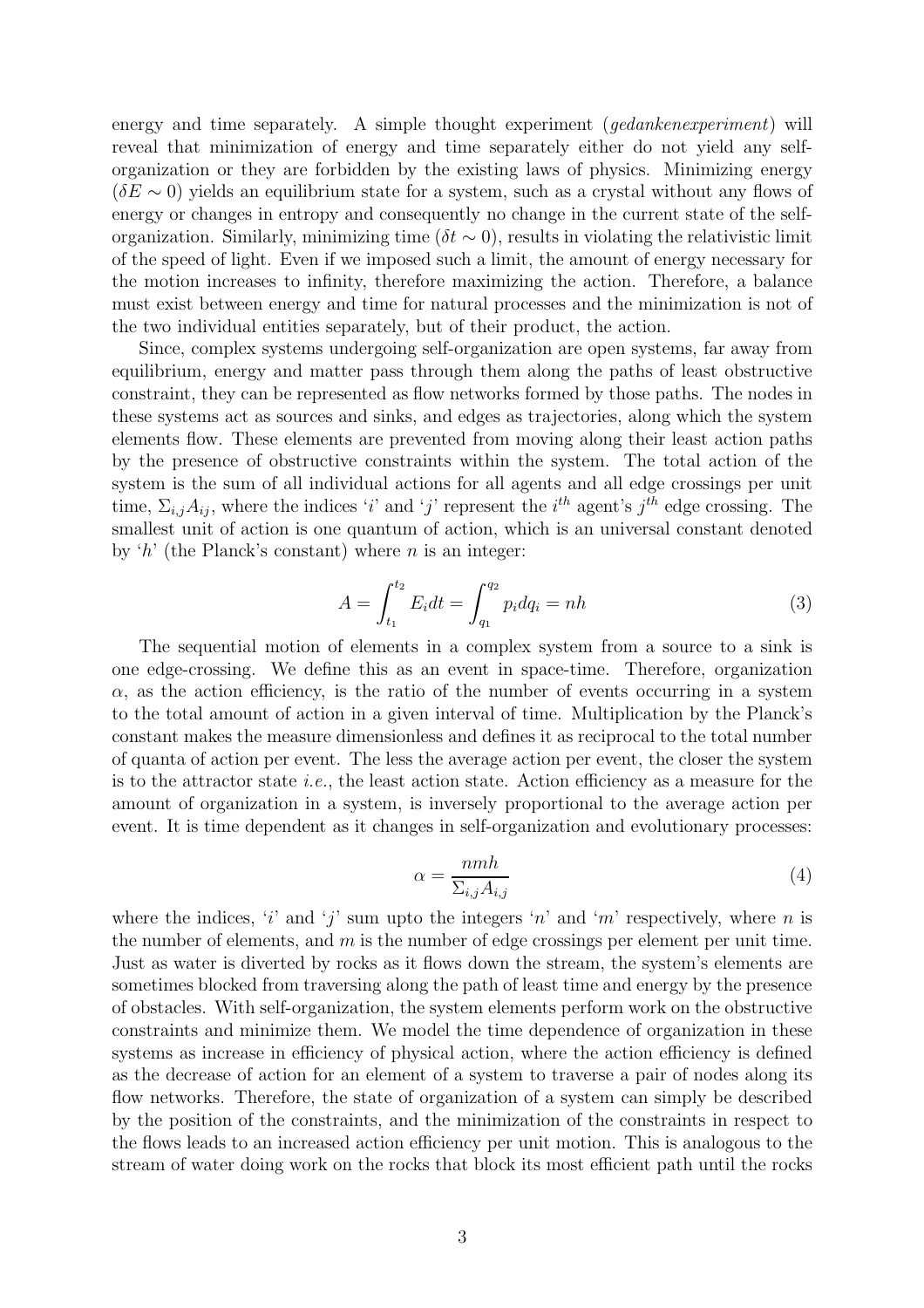are moved. This is expressed quantitatively in terms of energy and temporal efficiency of processes as observed in nature [\[10\]](#page-12-9).

In previous papers, we defined least unit action to be the product of the least amount of time and energy needed to make a single edge crossing in a flow network [\[10,](#page-12-9) [11,](#page-12-10) [12\]](#page-12-11). The flow  $(\phi)$  in a system is defined as the total number of edge crossings by the elements (agents) per unit of time in the system. Representing organized systems as flow networks implies a constant flow of energy and matter which by definition means the system must be far from equilibrium. These systems are open, with branching hierarchical networks and fractal like self-similar structures [\[13\]](#page-12-12). The characteristics of these natural systems include fractal like properties that change and grow in a manner which have a universal predictability. We see evidence of this in natural systems everywhere, from cardiovascular networks to cities [\[5](#page-12-4), [14](#page-12-13)]. In many such systems the scaling laws, which are generally power-law relations,  $f(y) \sim y^{\delta}$ , define the scale-free properties of change, with  $\delta$  being the scaling exponent [\[15](#page-12-14), [16,](#page-13-0) [17](#page-13-1), [18](#page-13-2)]. Due to the presence of scaling relationships and powerlaw decays in the statistical properties of the networks, the importance of the respective nodes is non-uniform. Certain nodes have been found to be relatively more important, 'central', as compared to the others. In order to capture the relative importance of the various nodes in the networks various centrality measures are calculated, such as degree, betweenness and closeness [\[19,](#page-13-3) [20\]](#page-13-4). In many real world networks the property of selfsimilarity has been found to be of significant interest as in many systems, the system elements overcome jamming, which is an obstructive constraint to their motion (which decrease flow, lowering action efficiency and ultimately organization), by branching out and forming self-similar patterns [\[21](#page-13-5), [22](#page-13-6), [23,](#page-13-7) [24\]](#page-13-8).

In our earlier work, we have shown that decreasing the unit action between two nodes will increase the overall action efficiency of a sample system, the core processing unit of computers. The CPU data were collected from Intel Corporation<sup>1</sup> in order to solve for the smallest amount of action per computation, as well as the total amount of action, within a certain time interval. The results of the data analysis showed that the organization (quality) and total action (quantity) both increased exponentially over time which is in agreement with the quality-quantity relationships noted in the literature [\[1](#page-12-0), [10,](#page-12-9) [25](#page-13-9)]. The data also demonstrated that this relationship between quantity and quality is a power law, which matched well with the predictions of our model. The data showed that the least unit action of the CPU's  $(\alpha)$  and the total amount of action  $(Q)$ are in a positive feedback loop, leading to an exponential growth of both and power law relationship between the two. As the efficiency of the total action increases, more time and energy are freed to further reorganize the system and decrease unit action. A system with high action efficiency allows the system to grow in quantity of action. Therefore the total amount of action was found to be in a positive feedback with the organization of the system, as more time and energy are necessary to achieve further constraint minimization and action efficiency.

According to our previous papers, the Principle of Least Action explains the mechanism of increase of organization through quantity accumulation and constraint and curvature minimization with an attractor, the least average sum of actions of all elements and for all motions. In this study, we present more measures to quantify self-organization in complex systems. We also develop a mathematical model to capture the presence of positive feedback loops between these measures. This is necessary in order to, first, understand all the links between all the measures leading to the causal change in each of

<sup>1</sup>http://www.intel.com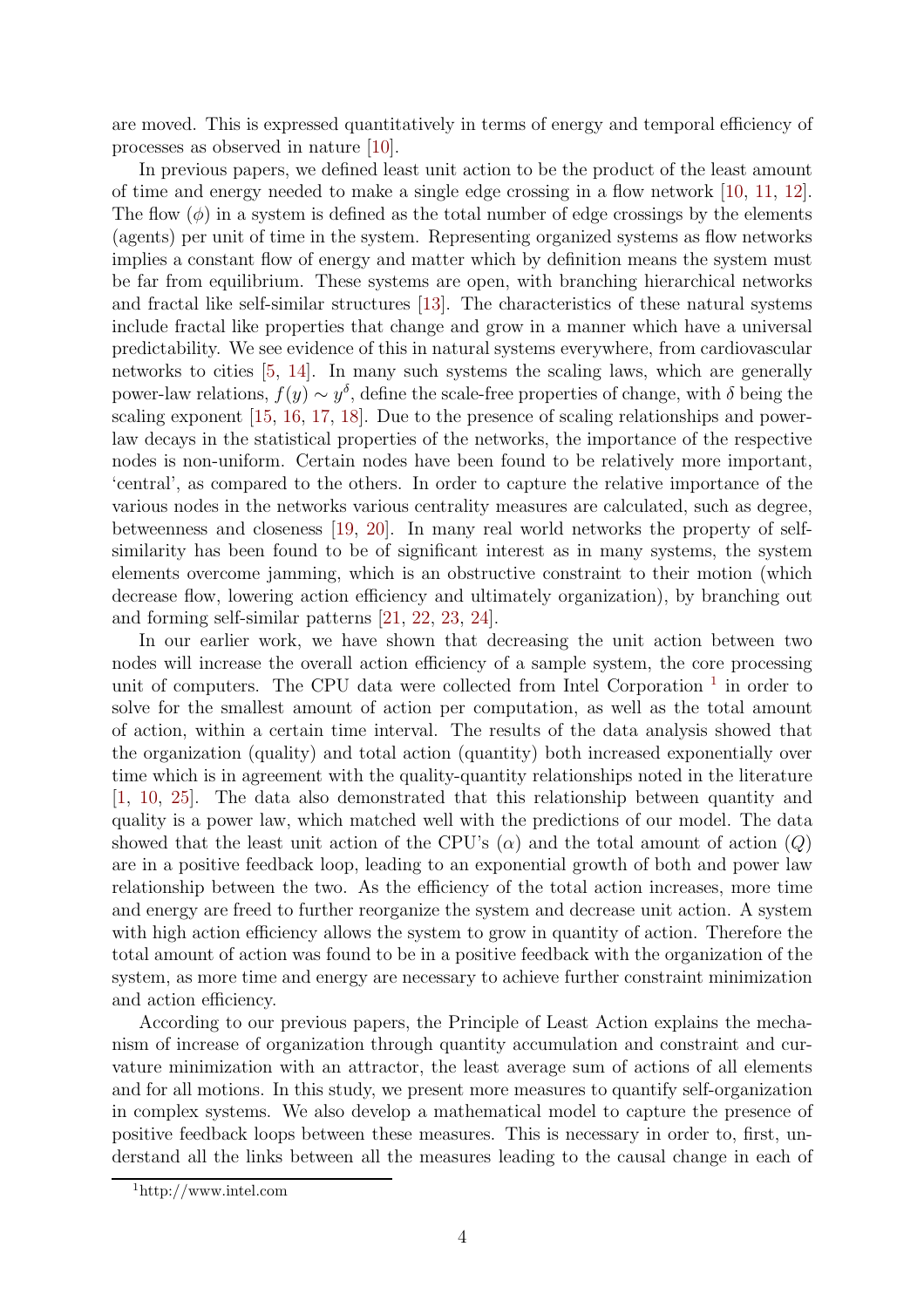them, and second, to increase the amount of information that we can gather from complex systems, in order to quantify the process of self-organization in them. When these measures show increase in time, they do so according to the power law proportionality, and because of the positive feedback connections between them, they are all inter-dependent functions of each other. Establishing links and proportionality relationships, in the form of power laws between them, will help us to calculate the values for some of these measures in systems where these measures are hard to obtain directly once we know the rest of the quantities.

Those characteristics of complex systems are mutually interdependent, because one of them can increase only if the rest have increased to a certain level. This interdependence allows us to call those functions participating in a circular positive feedback mechanism interfunctions. Those interfunctions increase together and can deviate from their proportionality values, when the system is in dynamic equilibrium, which can be called homeostasis. The interfunctions can deviate from those homeostatic values by a certain amount, beyond which the mechanism of interaction between them is disturbed. Therefore negative feedback exists to restore their homeostatic values, which is proportional to the difference between their actual values and their homeostatic values. The homeostatic level increases exponentially due to the positive feedback between them and the actual values oscillate around the exponential homeostatic value due to the restoring force of their deviations. Thus, the system of interfunctions acts as a system of coupled harmonic oscillators around their exponentially growing homeostatic values. In real world systems, those values are perturbed by random external noise. Thus, the fluctuations of the system of harmonic oscillators become stochastic. The modeling and analysis of those oscillations around the exponential trends, observed in the data in this paper, will be an object of further work. It can explain the origin of multiple logistic growth observed in technology substitution curves.

We broaden the system of interfunctions including the action efficiency and total amount of action in a complex system, based on a system of ordinary differential equations: (i) which leads to exponential growth with time, and (ii) establishes a power relation between the two, with measures such as the total flow of events, which is the number of computations for the CPUs and the number of transistors. Our study can also explain the origin of the observed exponential change in technology, noticed empirically by Moore [\[26](#page-13-10)], Kurzweil [\[27\]](#page-13-11), Nagy et al. [\[28\]](#page-13-12), and Kelly [\[29](#page-13-13)]. This understanding can help describe, quantify, measure, manage, design and predict future behavior of complex systems to achieve the highest rates of self-organization to improve their quality. Our long-term goal is to test whether it can be applied to complex systems across disciplines not only from Physics, but also from Chemistry, Biology, Ecology, and Economics.

### 2 Theory: Correlation of Quantities

The variational approach to describe systems in nature is becoming increasingly important [\[30,](#page-13-14) [31,](#page-13-15) [32](#page-13-16), [33](#page-14-0), [34,](#page-14-1) [35\]](#page-14-2). The results presented in this paper are a continuation of the variational approach that was previously used to show that minimizing unit action is correlated to maximizing total action in increasing the level of organization of complex systems [\[10\]](#page-12-9). In this paper we study the correlation between efficiency of unit action (action efficiency)  $\alpha$  and total action Q with transistor count N and flow of events, which for CPUs are computations,  $\phi$ . The goal is to establish a connection between flow and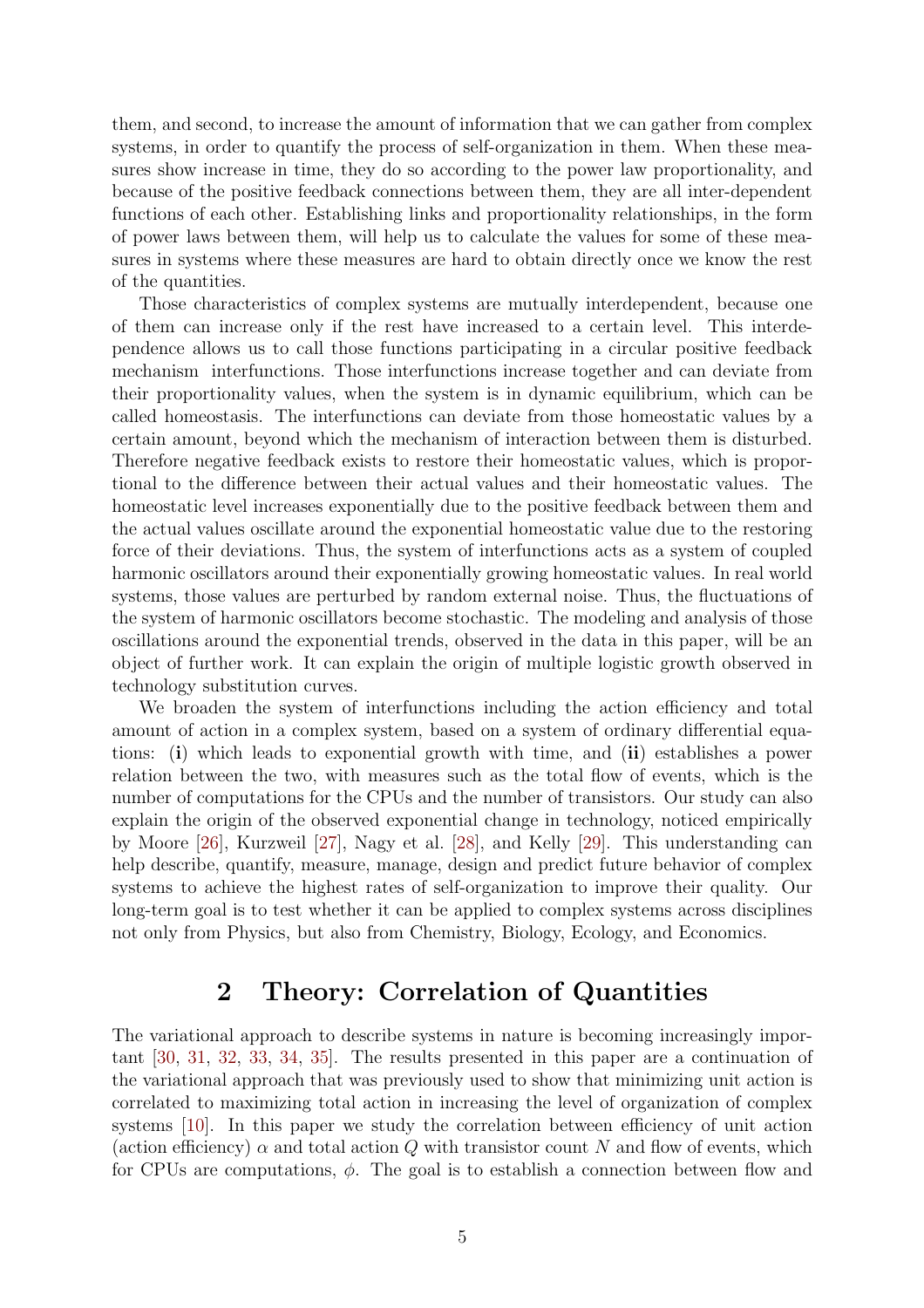

Figure 1: Figure shows the positive feedback loop among the system variables,  $\alpha, \phi, Q, N$ and their corresponding scaling relationships.

physical size as characteristic measures for self-organization in physical systems, and correlate them with action efficiency. For biological systems and processes it is challenging to measure the physical quantity of action. Therefore, to expand the applicability of our theory, and to make it more widely usable for the scientific community, we hope to find other correlated characteristic measures that can be used to derive the more fundamental ones. By exploring these correlated characteristics that are more accessible, we can calculate the unit action from the already available quantities that participate in the positive feedback loop. This will allow us to study larger varieties of systems and to generalize our present theory to systems of any nature across all disciplines.

The following system of equations was observed as a relation between each of the four variables,  $\alpha, \phi, Q, N$ . The time derivatives of these variables are denoted as  $\dot{\alpha}, \dot{\phi}, \dot{Q}, \dot{N}$ . Since, there exist a positive feedback loop between these variables, the governing set of differential equations is written as:

$$
\begin{aligned}\n\dot{\alpha} &= a_{11}\alpha + a_{12}\phi + a_{13}Q + a_{14}N \\
\dot{\phi} &= a_{21}\alpha + a_{22}\phi + a_{23}Q + a_{24}N \\
\dot{Q} &= a_{31}\alpha + a_{32}\phi + a_{33}Q + a_{34}N \\
\dot{N} &= a_{41}\alpha + a_{42}\phi + a_{43}Q + a_{44}N\n\end{aligned}
$$
\n(5)

The above system of equations can be written in a compact form for a function,  $f(t, \alpha, \phi, Q, N)$  with  $a_{ij}$  being the coefficients as,

$$
\dot{f}_i(t,\alpha,\phi,Q,N) = \Sigma_{i,j=1}^4 a_{ij} f_j(t,\alpha,\phi,Q,N)
$$
\n(6)

Since, the only independent variable is the time,  $t$ , the above system of equations can be represented in the matrix form as,

$$
\dot{\mathbf{F}}(t) = \mathbf{A}\mathbf{F}(t) \tag{7}
$$

The coefficients  $a_{ij}$  belong to the matrix **A**, and the vector,  $\mathbf{F}(t)$  takes on the characteristics,  $\alpha, \phi, Q, N$  for various values of the indices i and j for all  $i, j \in \{1, 2, 3, 4\}$ . The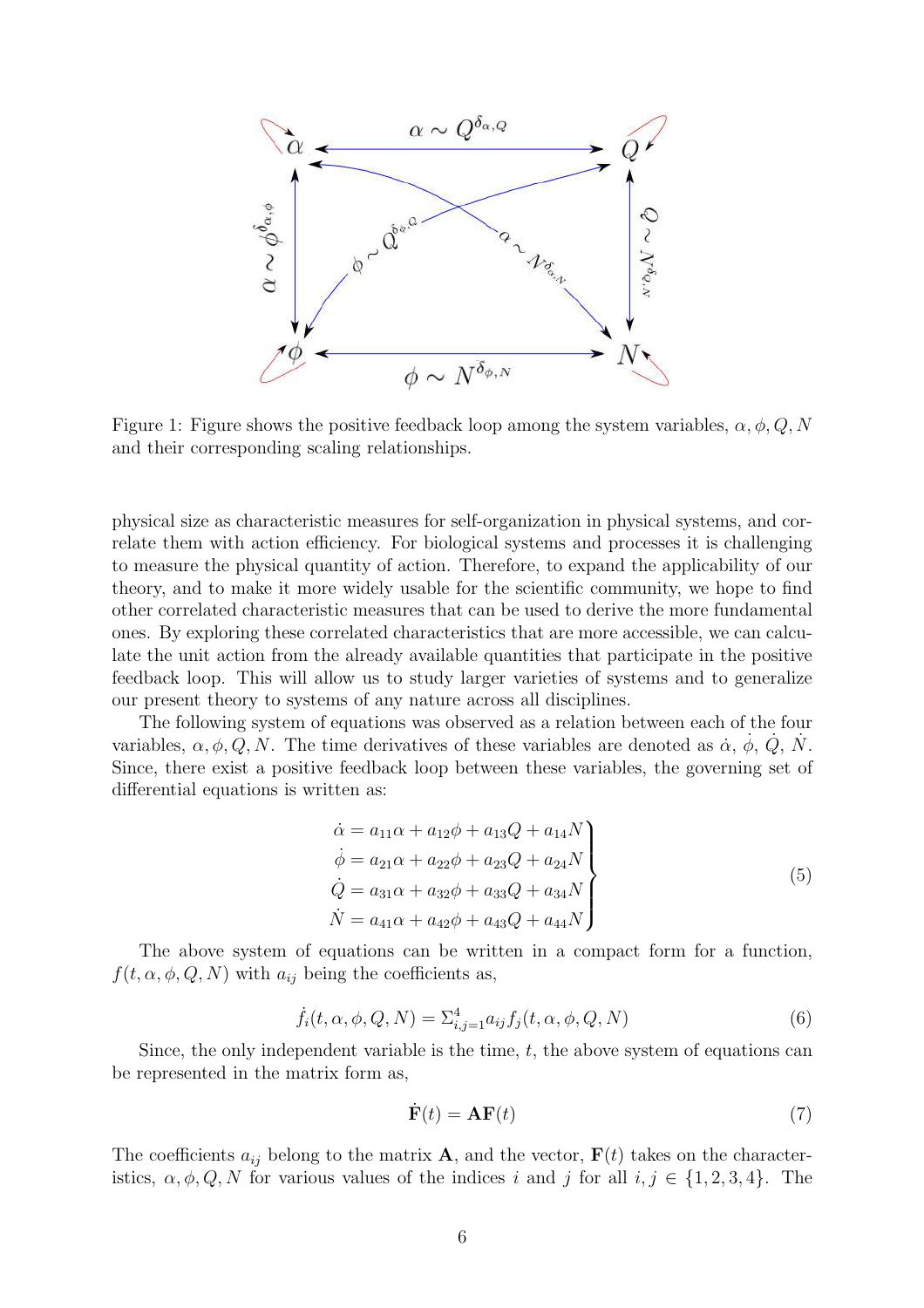solution to the above equation is given by,

$$
f_i(t) = \sum_{i=1}^4 c_i \exp(\lambda_i t) \mathbf{u}_i
$$
\n(8)

where  $\lambda_i$  is the Eigenvalue,  $\mathbf{u}_i$  is the respective Eigenvector, and  $c_i$  an arbitrary constant, at time,  $t = 0$ . Since, the system variables are in a positive feedback loop (see above and Figure 1), the coefficients,  $a_{ij}$  are positive for all i, j. The standard solution to Equation 7 will yield both positive and negative Eigenvalues (in Equation 8). At steady-state,  $t \to \infty$ ,  $\exp(-\lambda_i t) \to 0$  and  $\exp(\lambda_i t)$  only persists. Thus, the solution for the system variables with respect to time can be written as,

$$
\begin{aligned}\n\alpha &\sim \exp(\lambda_{\alpha}t) \\
\phi &\sim \exp(\lambda_{\phi}t) \\
Q &\sim \exp(\lambda_{Q}t) \\
N &\sim \exp(\lambda_{N}t)\n\end{aligned}
$$
\n(9)

where  $\lambda_{\alpha}$ ,  $\lambda_{\phi}$ ,  $\lambda_{Q}$  and  $\lambda_{N}$  are the exponential scaling exponents for the system variables. Interestingly, upon elimination of the independent variable, t (or setting  $a_{ii} = a_{jj} = 0$ ), power-law relationships (or scale-free relationships) can be established between the system variables with respect to each other, which for the current theme of our study is very important. Therefore, Equation 9 can be rewritten as,

$$
\alpha \sim \phi^{(\lambda_{\alpha}/\lambda_{\phi})} \sim Q^{(\lambda_{\alpha}/\lambda_{Q})} \sim N^{(\lambda_{\alpha}/\lambda_{N})}
$$
  
\n
$$
\phi \sim Q^{(\lambda_{\phi}/\lambda_{Q})} \sim N^{(\lambda_{\phi}/\lambda_{N})}
$$
  
\n
$$
Q \sim N^{(\lambda_{Q}/\lambda_{N})}
$$
\n(10)

We introduce a new scaling parameter,  $\delta$  and rewrite the set of Equation 10 as,

$$
\alpha \sim \phi^{\delta_{\alpha,\phi}} \sim Q^{\delta_{\alpha,Q}} \sim N^{\delta_{\alpha,N}} \}
$$
\n
$$
\phi \sim Q^{\delta_{\phi,Q}} \sim N^{\delta_{\phi,N}} \}
$$
\n
$$
Q \sim N^{\delta_{Q,N}} \tag{11}
$$

#### 3 Data and Methods

The data was collected from the Intel Corporation Datasheets for the CPUs from 1971 to 2013. The Instructions Per Second (IPS) for each processor was divided by the Thermal Design Power (TDP) as a measure of the total power consumption by the CPUs at maximum computational speed, for consistency. The result was multiplied by the table value of the Planck's constant  $h = 6.626 \times 10^{-34}$  Js, as the smallest quantum of action, to solve for  $\alpha$ , as the inverse of the number of quanta of action per one instruction per second. The TDP was divided by the Planck's constant, h to find the total number of quanta of action per second, Q. Only processors for desktops or laptops were used, because some of the specialized processors, such as the ones for phones or tablets, perform slower in order to consume less energy.

### 4 Results and Discussion

In Figure 1 we represented graphically the interdependence between the interfunctions. In Figure 2, we show that the interfunctions,  $\alpha$ ,  $\phi$ , Q and N obey an exponential relationship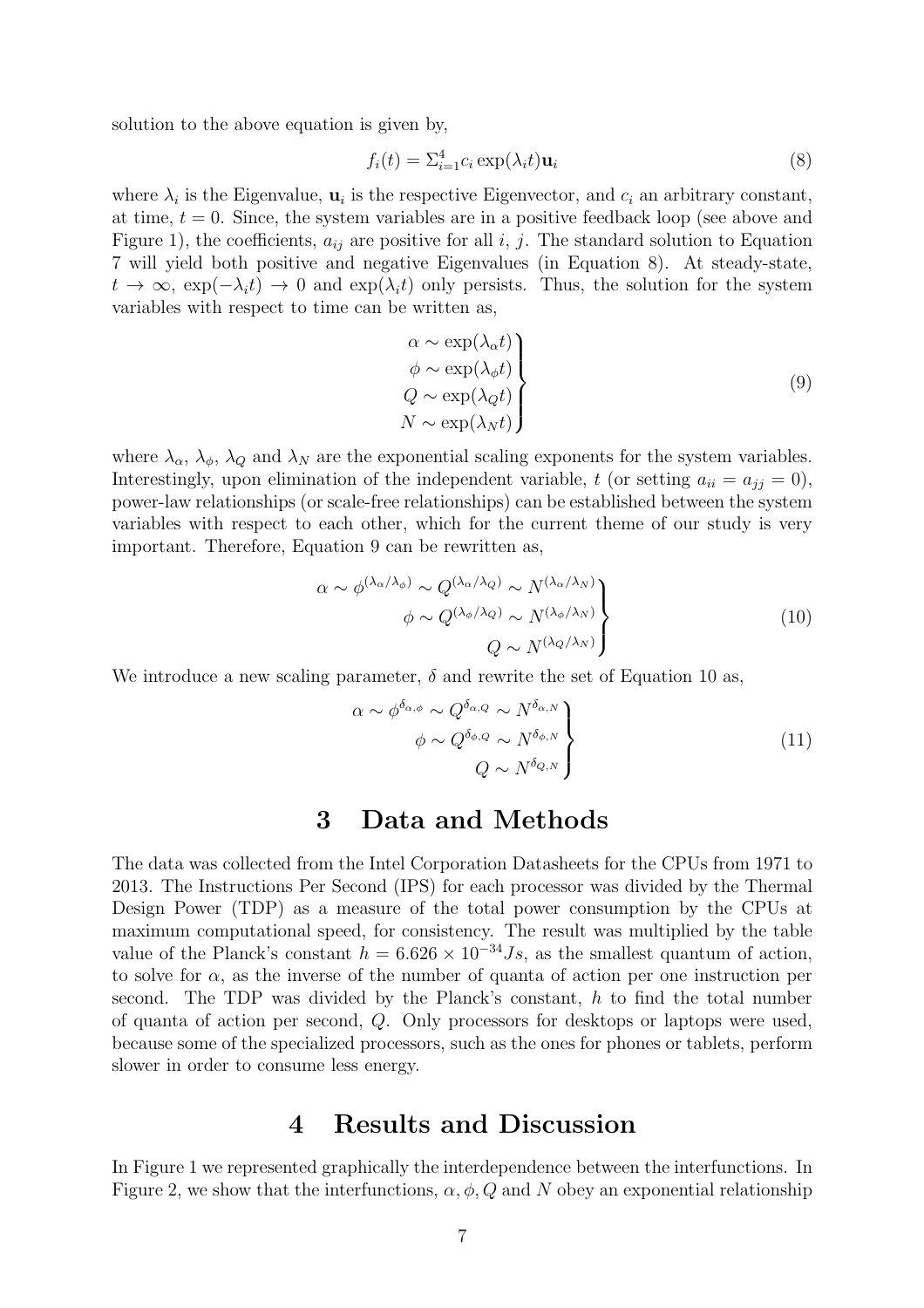| <b>Exponential scaling exponents</b> |      |                                                                                               |      |  |
|--------------------------------------|------|-----------------------------------------------------------------------------------------------|------|--|
|                                      |      |                                                                                               |      |  |
|                                      |      | $7.76 \times 10^{-9}$   $1.24 \times 10^{-8}$   $4.71 \times 10^{-9}$   $1.05 \times 10^{-8}$ |      |  |
| Power-law scaling exponents          |      |                                                                                               |      |  |
| $o_{\alpha,\phi}$                    |      |                                                                                               |      |  |
| $\overline{0.61}$                    | 1.39 | 0.72                                                                                          | 2.39 |  |
|                                      |      |                                                                                               |      |  |
| 117                                  |      | በ 45                                                                                          |      |  |

Table 1: Table outlines the various scaling exponents that were derived in Equations 9 and 11 and their respective magnitudes as calculated from the data in Figures 2 and 3.

with respect to time. The exponential scaling exponents,  $\lambda$  are tabulated in Table 1. We plot the dependence of each system variable against the other in Figure 3. On eliminating time from the system of exponential scaling equations (Equation 9), we observe that the system variables relate to each other through power-laws. The power-law exponents,  $\delta$ are also tabulated in the table above (see Table 1). The scale-free exponents in Table 1 arise out from the mutual permutations among the system parameters, as can be easily observed from Equations 10 and 11. We define the proportionality constants for the



Figure 2: Figure shows the exponential scaling relationships between the characteristics,  $\alpha, \phi, Q$  and N with respect to time on a semi-logarithmic scale (see Equation 9) with the goodness of fit (inset).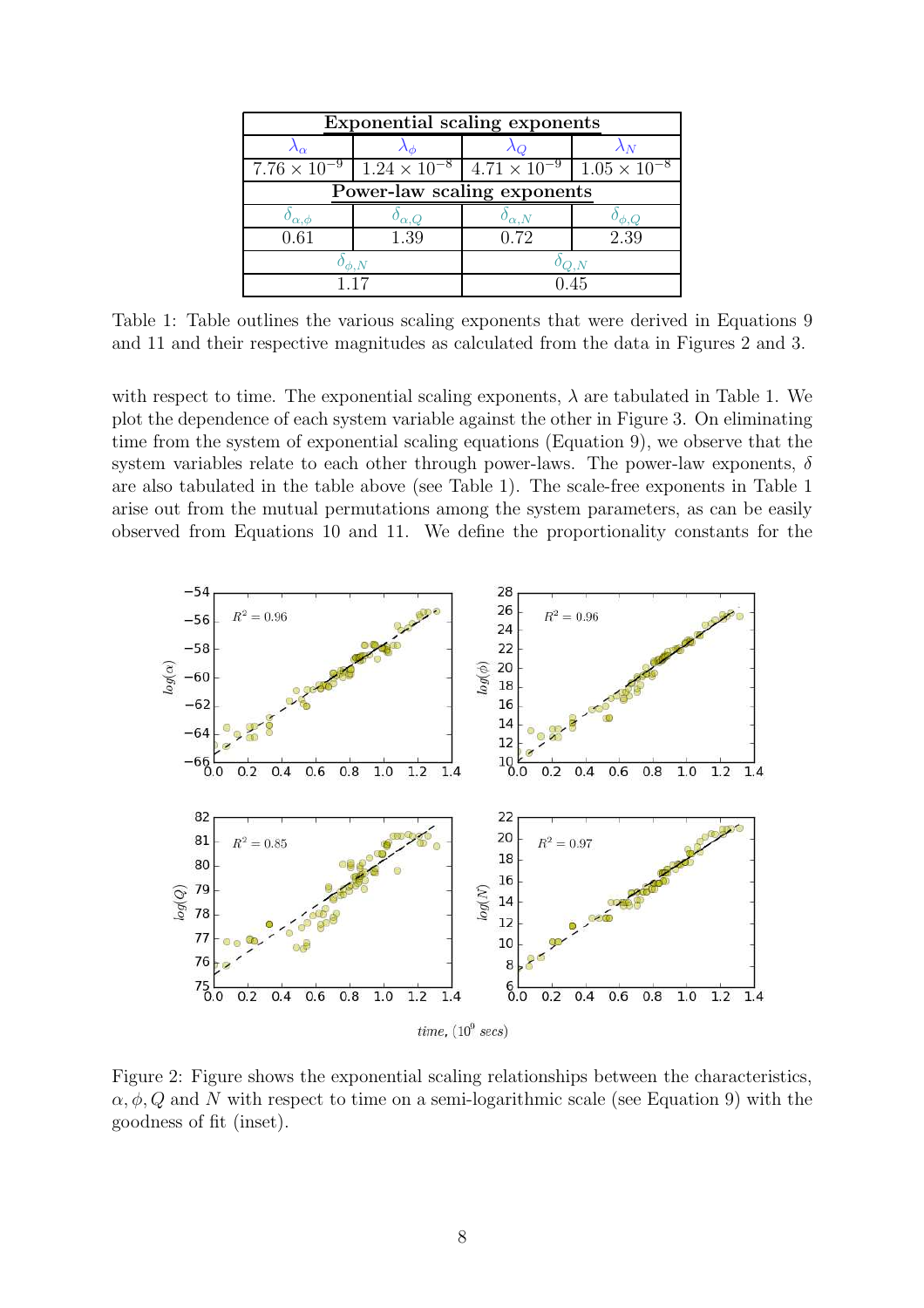system of equations connecting  $\alpha$ ,  $\phi$ , Q and N with time, t as follows:

$$
\alpha = C_{\alpha} \exp(\lambda_{\alpha} t) \n\phi = C_{\phi} \exp(\lambda_{\phi} t) \nQ = C_{Q} \exp(\lambda_{Q} t) \nN = C_{N} \exp(\lambda_{N} t)
$$
\n(12)

The terms  $C_{\alpha}$ ,  $C_{\phi}$ ,  $C_{Q}$  and  $C_{N}$  are the proportionality constants for the system of exponential relations as represented in Equation 9. Similarly, the power-law relationships between  $\alpha$ ,  $\phi$ ,  $Q$  and  $N$  (see Equation 11) with the proportionality constants  $C_{\alpha,\phi}$ ,  $C_{\alpha,Q}$ ,  $C_{\alpha,N}, C_{\phi,Q}, C_{\phi,N}$  and  $C_{Q,N}$  can be rewritten as:

$$
\alpha = C_{\alpha,\phi} \phi^{\delta_{\alpha,\phi}}
$$
\n
$$
\alpha = C_{\alpha,Q} Q^{\delta_{\alpha,Q}}
$$
\n
$$
\alpha = C_{\alpha,N} N^{\delta_{\alpha,N}}
$$
\n
$$
\phi = C_{\phi,Q} Q^{\delta_{\phi,Q}}
$$
\n
$$
\phi = C_{\phi,N} N^{\delta_{\phi,N}}
$$
\n
$$
Q = C_{Q,N} N^{\delta_{Q,N}}
$$
\n(13)

We tabulate the constants from the plots (Figure 2 and 3) in Table 2. The matrix elements can be obtained from the proportionality constants among the interfunctions. The element,  $a_{ij} = C_{ij}$ ,  $a_{ji} = a_{ij}^{-1/\delta_{ij}}$ , and  $a_{ii} = a_{jj} = 0$  for all  $i, j$  where the indices run over the functions  $\alpha, \phi, Q, N$ .

| <b>Proportionality Constants</b> |                    |                               |              |  |
|----------------------------------|--------------------|-------------------------------|--------------|--|
|                                  |                    |                               |              |  |
| $4 \times 10^{-29}$              | 23920              | $6 \times \overline{10^{32}}$ | 1878         |  |
|                                  |                    |                               |              |  |
| $9 \times 10$                    | -74<br>$2\times10$ | $2 \times 10$                 | $2 \times 1$ |  |
|                                  |                    |                               |              |  |
|                                  |                    | $2\times10^{31}$              |              |  |

Table 2: Table outlines the various proportionality constants for the system of Equations 9 and 11 as rewritten in Equation 12 and 13.

We represent the matrix elements  $a_{ij}$  for the interfunctions in a compact manner as follows:

$$
\begin{pmatrix}\n0 & 9 \times 10^{-32} & 2 \times 10^{-74} & 2 \times 10^{-31} \\
7.84 \times 10^{50} & 0 & 2 \times 10^{-74} & 3.84 \\
1.04 \times 10^{53} & 6.86 \times 10^{30} & 0 & 2 \times 10^{31} \\
4.33 \times 10^{42} & 0.31 & 2.76 \times 10^{-70} & 0\n\end{pmatrix}
$$
\n(14)

In order to understand how the interfunctions vary with respect to each other we plot the scaling relationships in Figure 4. It is interesting to observe that action efficiency,  $\alpha$  and total action,  $Q$  scale much faster than a linear relationship. This observation illuminates the question, how physical systems progressively self-organize with time. It means that action efficiency needs to increase faster than the quantity of the system, in order to accommodate the increased amount of action in it. It does that by increasing the flow through it, for example, by developing flow channels, tributaries, veins and vesicles.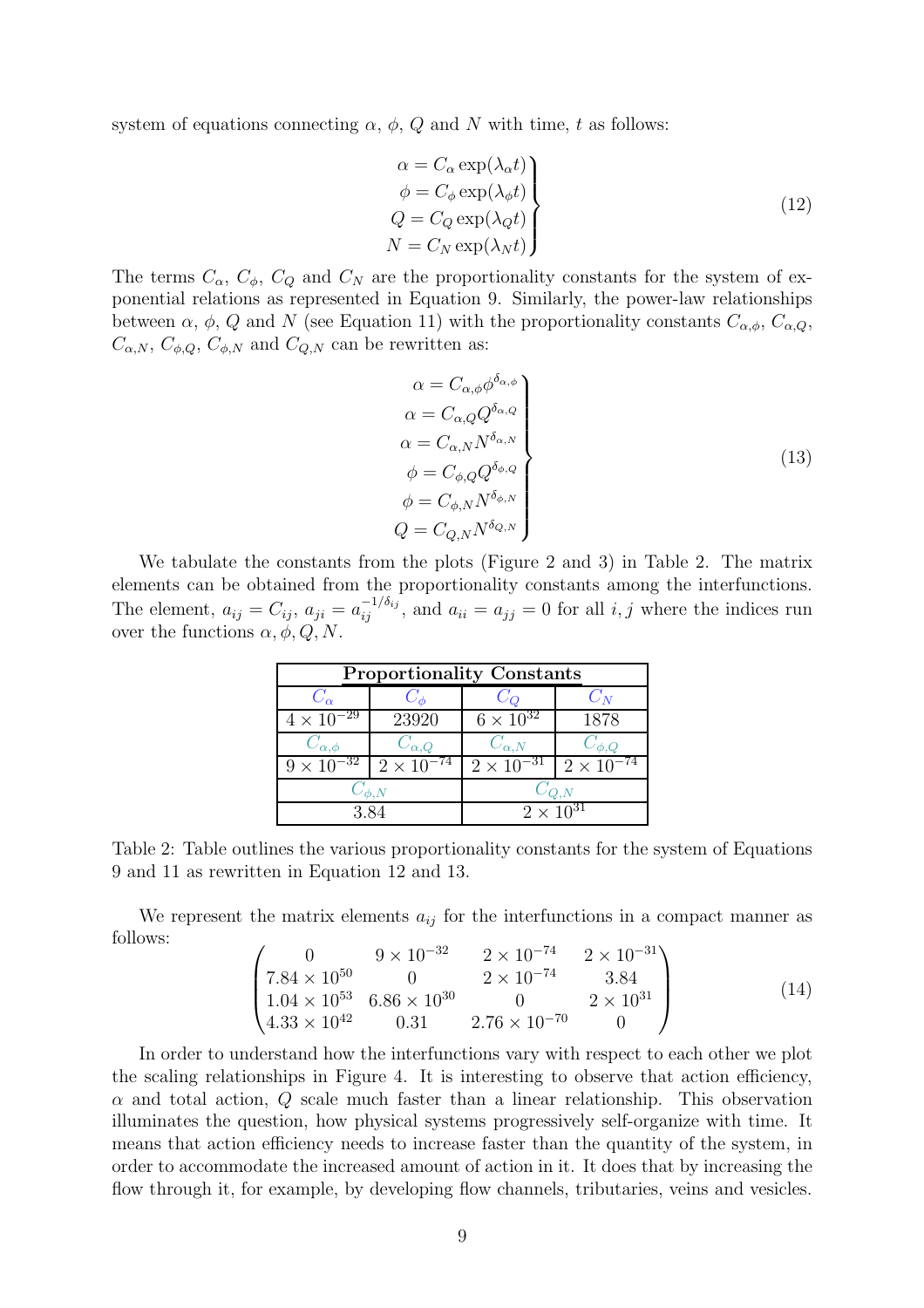Hence, the flow,  $\phi$ , is always observed to be super-linear against all of the interfunctions. It means that the flow of events is always ahead of any of the increase of any of the other interfunctions. At the other extreme, the total action, Q, trails the increase of any other interfunction.



Figure 3: Figure shows the power-law scaling relationships between the characteristics,  $\alpha, \phi, Q$  and N on a double-logarithmic scale (see Equation 11) with the goodness of fit (inset).

From the data shown, we can see evidence that flow of events,  $\phi$ , which is the number of computations per second, and total number of transistors  $N$  grow exponentially in time and are in a power law relation of each other, similar to organization,  $\alpha$  and total amount of action, Q. In previous work we showed that when elements organize to achieve least unit action per unit event in the system, the overall capacity for flow of the events in the network increases. By looking at our new results, we observe that  $\phi$  and N can both be used as quantitative characteristics that are in a positive feedback relation with  $\alpha$  and  $Q$ . This means that we can potentially use  $N$ , and flow as proxies to measure quality and quantity increase in self-organization of complex systems when those are hard to measure directly. The flow in biological and social self-organizing systems, such as the flow of events in metabolic cycles, which are chemical reactions, or social transactions, is often much more accessible than action and action efficiency, which are the more fundamental quantities. Analogous to the number of transistors in the CPUs, we can use as a quantitative characteristic the number of cells in an organism or the number of people in a city or a society.

The Moore's law and the other observations of exponential change in technology, are a part of this model. Moore's law empirically describes the exponential increase of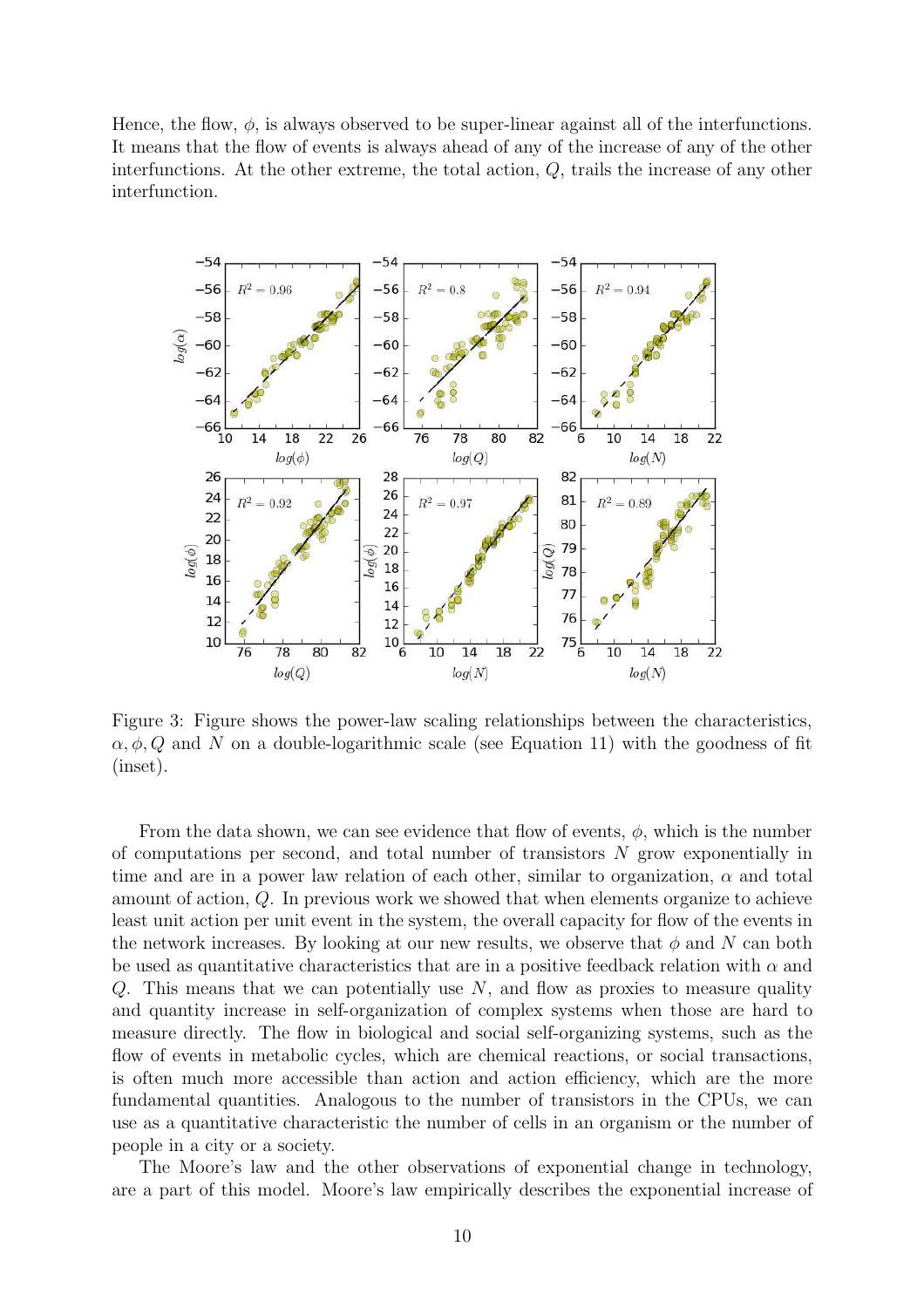

Figure 4: Figure presents a pictorial representation of the power-law scaling relationships between the system variables,  $\alpha, \phi, Q$  and N, and the solid diagonal line signifies slope of one.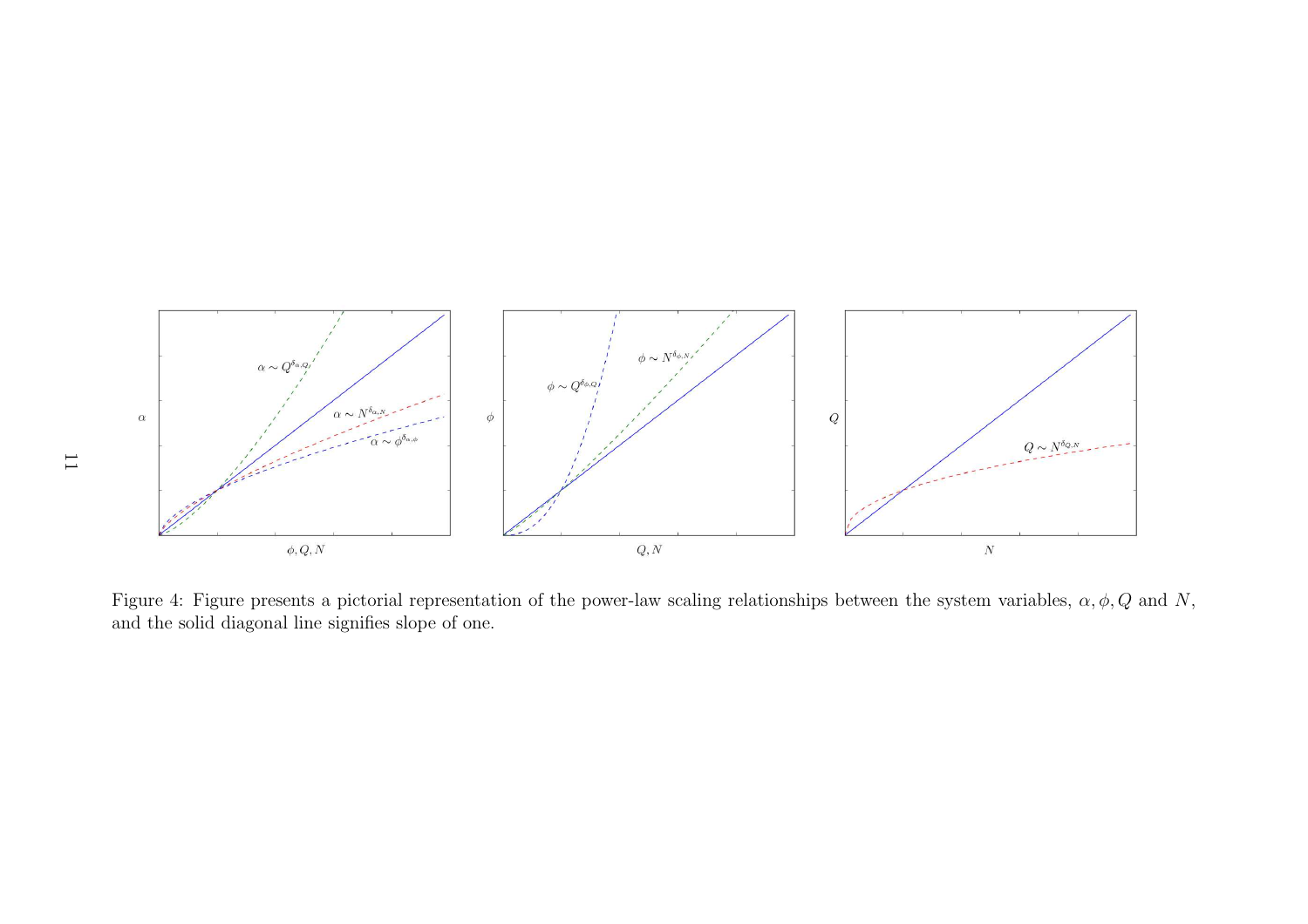the number of transistors in time, which agrees with the solutions of our model of a positive feedback between the number of transistors and other interfunctions, such as action efficiency, flow of events, and the total amount of action. Thus, the observation by Moore is explained here as a part of this system of interfunctions driven by the Principle of Least Action. The visible oscillations of the data around the exponential and power law fits (see Figure 2 and 3), which are their homeostatic values, can help explain the multiple logistic nature of technology substitution  $S$ –curves, by the negative feedback between the homeostatic values of the interfunctions, and the actual deviations of the data from them.

## 5 Conclusions

The results have shown that flow of events,  $\phi$  and number of transistors, N, for CPUs are in a positive feedback with the action efficiency,  $\alpha$ , and the total action Q and also with each other. The positive feedback between them forms a system of coupled differential equations with steady state solutions indicating exponential growth in time. An important prediction of the model is that these mutually dependent characteristics of a self-organizing system - the interfunctions - are in power law relationship with each other. Therefore, all four quantities are proportional to each other at different stages of organization and we can use any one of them to solve for the other three. The predictions of our model fit well with the data, and they also provide an insight to understand the physical nature of technological progress as observed by Moore and others using the fundamental concepts of time and energy. Therefore, this opens before us an opportunity, to learn about the processes in those self-organizing dynamic systems, by measuring just one or a few of those interfunctions and deduce the others. This is a significant opportunity to study a variety of systems, because in some self-organizing systems certain interfunctions are more accessible than others, and the most fundamental, of action efficiency and total amount of action are the hardest to obtain. Hence, it is crucial to find further characteristic measures in a self-organizing complex system, as it will allow us to study a wide variety of these systems under the same framework even with partial information. An important follow up work is to compare the coefficients in the equations for this system with other self-organizing systems in nature and look for universal constants. The origin of the oscillations around the homeostatic values in the data, may illuminate multiple logistic curves in technology, such as the substitution S–curves.

#### Acknowledgments

G G thanks Assumption College for financial support and encouragement of this research through faculty development, sabbatical and course load reduction grants, and for financial support for undergraduate research. He also thanks Worcester Polytechnic Institute for his affiliation there and for support for graduate student research. A C and G I thank the Department of Physics at Worcester Polytechnic Institute for providing the resources to carry out the study. All the authors thank the reviewers for their insightful comments and constructive suggestions.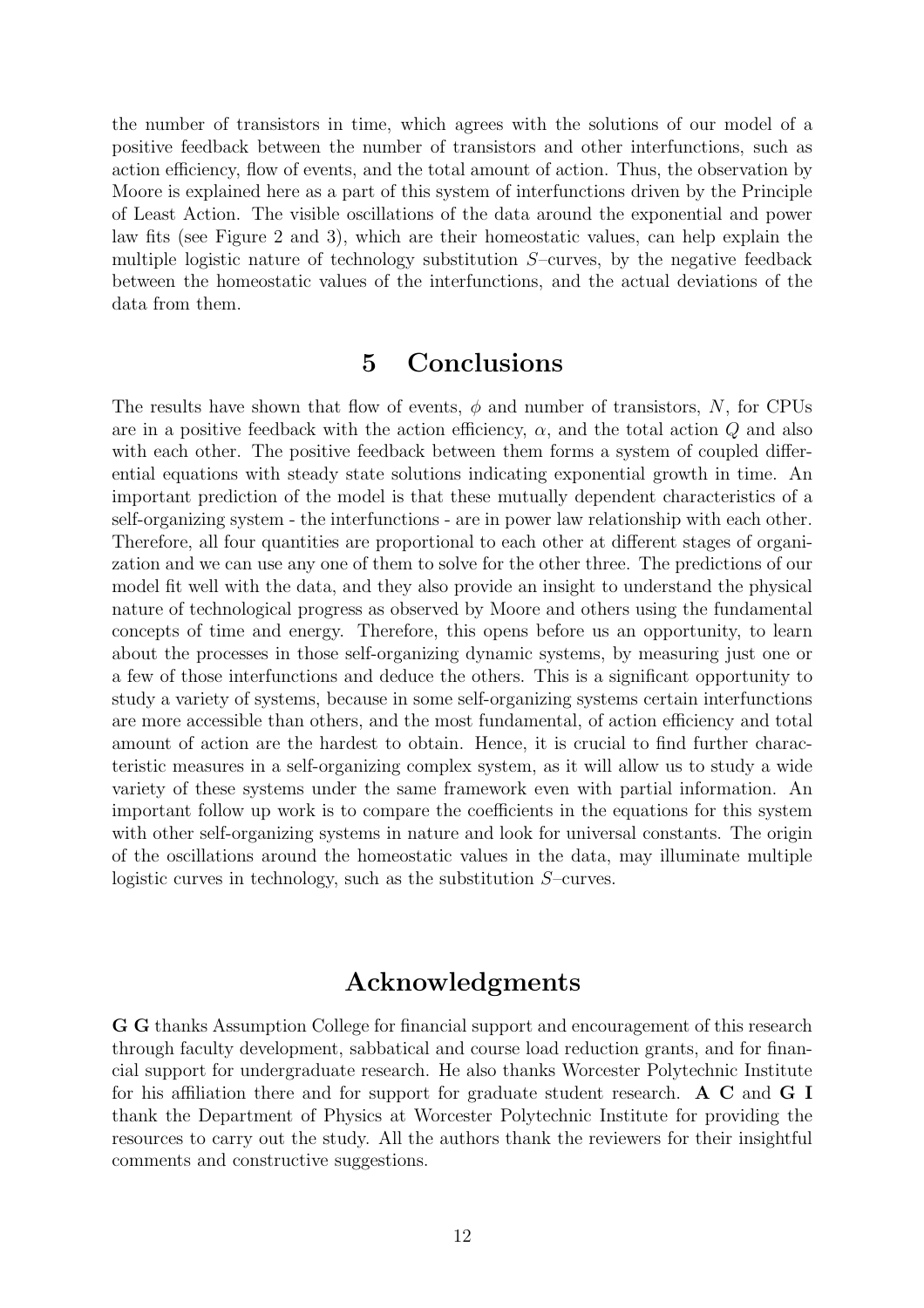The authors declare that there is no conflict of interest regarding the publication of this paper.

### References

- <span id="page-12-0"></span>[1] J T Bonner. Perspective: the size-complexity rule. Evolution, 58(9):1883–1890, 2004.
- <span id="page-12-1"></span>[2] Eric J Chaisson. Complexity: An energetics agenda. Complexity, 9(3):14–21, 2004.
- <span id="page-12-2"></span>[3] Eric Chaisson. Cosmic evolution: the rise of complexity in nature. Harvard University Press, 2002.
- <span id="page-12-3"></span>[4] Geoffrey B West, James H Brown, and Brian J Enquist. A general model for the origin of allometric scaling laws in biology. Science, 276(5309):122–126, 1997.
- <span id="page-12-4"></span>[5] Luís M A Bettencourt, José Lobo, Dirk Helbing, Christian Kühnert, and Geoffrey B West. Growth, innovation, scaling, and the pace of life in cities. *Proceedings of the* national academy of sciences, 104(17):7301–7306, 2007.
- <span id="page-12-5"></span>[6] Leonhard Euler. Methodus inveniendi lineas curvas maximi minimive proprietate gaudentes sive solutio problematis isoperimetrici latissimo sensu accepti, volume 1. Springer Science & Business Media, 1952.
- <span id="page-12-6"></span>[7] Joseph Louis Lagrange. *Mécanique analytique*, volume 1. Mallet-Bachelier, 1853.
- <span id="page-12-7"></span> $[8]$  Pierre-Louis Moreau de Maupertuis. Accord de différentes loix de la nature qui avaient jusquici paru incompatibles. 1744.
- <span id="page-12-8"></span>[9] Pierre-Louis Moreau de Maupertuis. Les loix du mouvement et du repos d´eduites dun principe métaphysique. Histoire de lAcadémie Royale des Sciences et des Belles Lettres, pages 267–294, 1746.
- <span id="page-12-9"></span>[10] Georgi Yordanov Georgiev, Kaitlin Henry, Timothy Bates, Erin Gombos, Alexander Casey, Michael Daly, Amrit Vinod, and Hyunseung Lee. Mechanism of organization increase in complex systems. Complexity, 21(2):18–28, 2014.
- <span id="page-12-10"></span>[11] Georgi Georgiev and Iskren Georgiev. The least action and the metric of an organized system. Open systems  $\mathcal{B}$  information dynamics, 9(04):371–380, 2002.
- <span id="page-12-11"></span>[12] Georgi Yordanov Georgiev. A quantitative measure, mechanism and attractor for self-organization in networked complex systems. In Self-Organizing Systems, pages 90–95. Springer, 2012.
- <span id="page-12-12"></span>[13] David Smyth and Alfred Hübler. A conductivity-dependent phase transition from closed-loop to open-loop dendritic networks. Complexity, 9(1):56–60, 2003.
- <span id="page-12-13"></span>[14] Hernán D Rozenfeld, Lazaros K Gallos, Chaoming Song, and Hernán A Makse. Fractal and transfractal scale-free networks. In Encyclopedia of Complexity and Systems Science, pages 3924–3943. Springer, 2009.
- <span id="page-12-14"></span>[15] K-I Goh, B Kahng, and D Kim. Universal behavior of load distribution in scale-free networks. Physical Review Letters, 87(27):278701, 2001.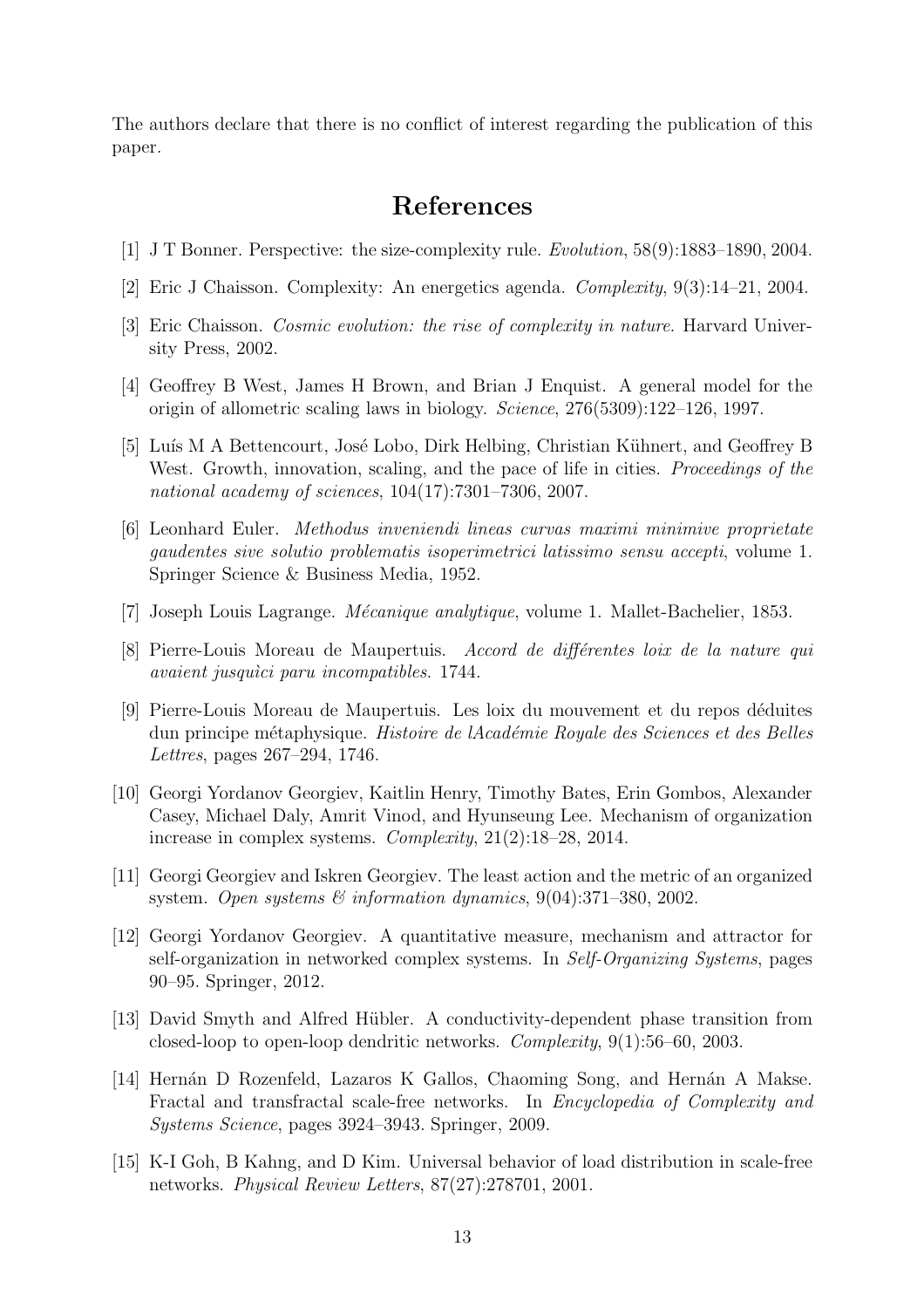- <span id="page-13-0"></span>[16] Albert-László Barabási and Réka Albert. Emergence of scaling in random networks. science, 286(5439):509–512, 1999.
- <span id="page-13-1"></span>[17] Alain Barrat, Marc Barthelemy, and Alessandro Vespignani. Dynamical processes on complex networks. Cambridge University Press, 2008.
- <span id="page-13-2"></span>[18] Atanu Chatterjee, Manju Manohar, and Gitakrishnan Ramadurai. Statistical analysis of bus networks in india. arXiv preprint [arXiv:1509.04554](http://arxiv.org/abs/1509.04554), 2015.
- <span id="page-13-3"></span>[19] Maksim Kitsak, Shlomo Havlin, Gerald Paul, Massimo Riccaboni, Fabio Pammolli, and H Eugene Stanley. Betweenness centrality of fractal and nonfractal scale-free model networks and tests on real networks. Physical Review E, 75(5):056115, 2007.
- <span id="page-13-4"></span>[20] Réka Albert and Albert-László Barabási. Statistical mechanics of complex networks. Reviews of modern physics, 74(1):47, 2002.
- <span id="page-13-5"></span>[21] Ming Tang, Zonghua Liu, Xiaoming Liang, and PM Hui. Self-adjusting routing schemes for time-varying traffic in scale-free networks. Physical Review E, 80(2):026114, 2009.
- <span id="page-13-6"></span>[22] Neli Blagus, Lovro Subelj, and Marko Bajec. Self-similar scaling of density in complex real-world networks. Physica A: Statistical Mechanics and its Applications, 391(8):2794–2802, 2012.
- <span id="page-13-7"></span>[23] Huan Zhang, Zonghua Liu, Ming Tang, and Pak Ming Hui. An adaptive routing strategy for packet delivery in complex networks. Physics letters A, 364(3):177–182, 2007.
- <span id="page-13-8"></span>[24] Atanu Chatterjee. Studies on the structure and dynamics of urban bus networks in indian cities. arXiv preprint [arXiv:1512.05909](http://arxiv.org/abs/1512.05909), 2015.
- <span id="page-13-9"></span>[25] Robert L Carneiro. On the relationship between size of population and complexity of social organization. Southwestern Journal of Anthropology, 23(3):234–243, 1967.
- <span id="page-13-10"></span>[26] Michael Moore. Cramming more components onto integrated circuits. Electronics, 38(8), 1965.
- <span id="page-13-11"></span>[27] Ray Kurzweil. The singularity is near: When humans transcend biology. Penguin, 2005.
- <span id="page-13-12"></span>[28] Bela Nagy, et al. Superexponential long-term trends in information technology. Technological Forecasting and Social Change 78(8), 2011.
- <span id="page-13-13"></span>[29] Kevin Kelly. What technology wants. Penguin, 2010.
- <span id="page-13-14"></span>[30] Tuomas K Pernu and Arto Annila. Natural emergence. Complexity, 17(5):44–47, 2012.
- <span id="page-13-15"></span>[31] Tuomo Hartonen and Arto Annila. Natural networks as thermodynamic systems. Complexity, 18(2):53–62, 2012.
- <span id="page-13-16"></span>[32] Teemu Mäkelä and Arto Annila. Natural patterns of energy dispersal. *Physics of* Life Reviews, 7(4):477–498, 2010.